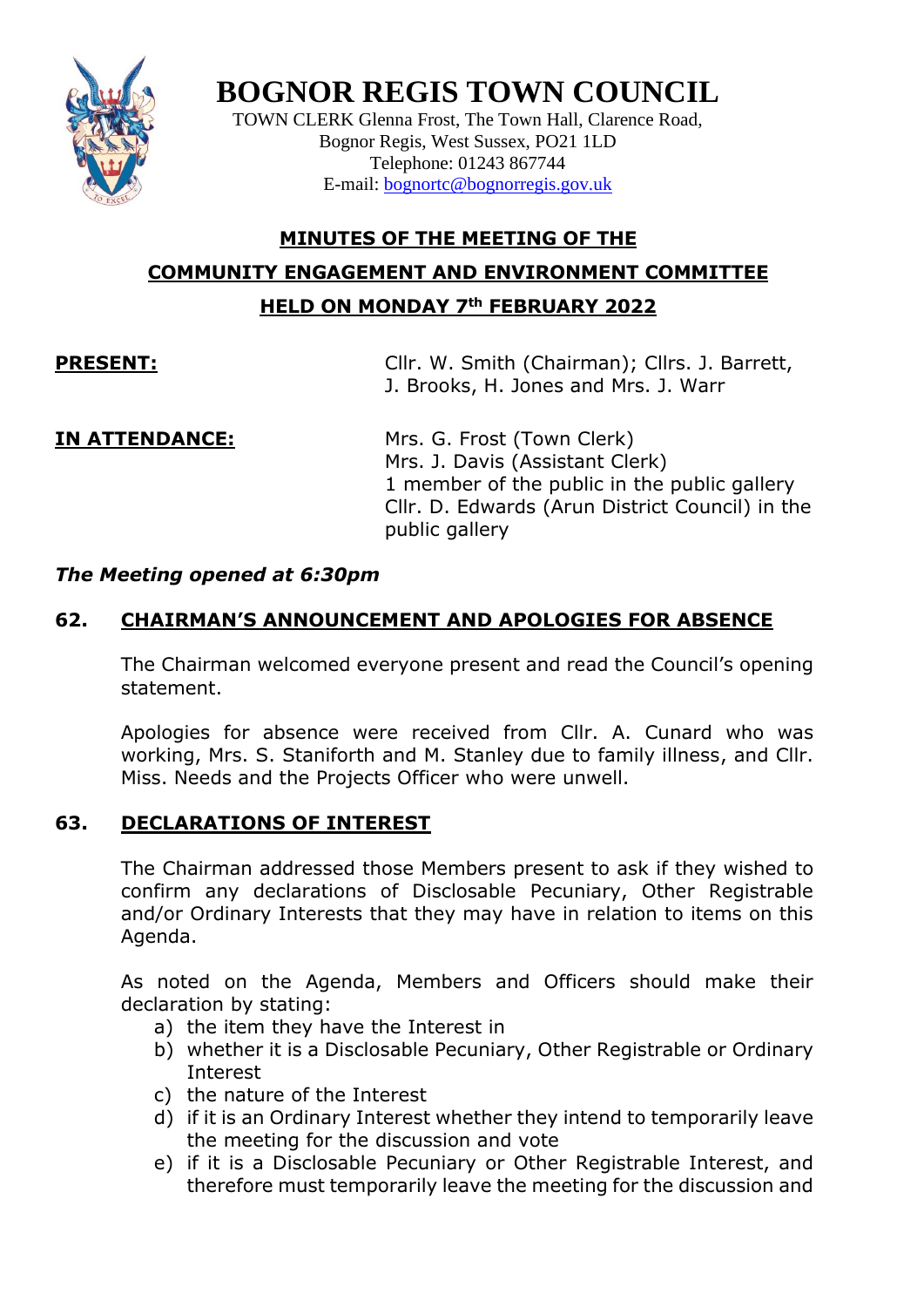vote, whether they will be exercising their right to speak on this matter under Public Question Time.

They then need to re-declare their Interest and the nature of the Interest at the commencement of the item or when the Interest becomes apparent. They should request that it be recorded in the Minutes that they will leave the meeting and will neither take part in discussion, nor vote on the item.

As per the Agenda, it is each Member's own responsibility to notify the Monitoring Officer of all Disclosable Pecuniary, Other Registrable or Ordinary Interests notifiable under the Council's Code of Conduct, not already recorded on their Register of Interests Form, within 28 days.

The Chairman reminded Members to declare their Interests as any arise or again at the relative point in the meeting if they have already.

#### *There were declarations of Interest*

#### **64. TO APPROVE THE MINUTES OF THE MEETING HELD ON 6th DECEMBER 2021**

Members were asked if there were any objections to the Minutes of the last Committee meeting, held on the 6<sup>th</sup> December 2021.

There being no objections, the Committee **APPROVED** the Minutes of the meeting held on 6<sup>th</sup> December 2021 as an accurate record of the proceedings and the Chairman duly signed them.

#### **65. ADJOURNMENT FOR PUBLIC QUESTIONS AND STATEMENTS**

#### *The Chairman adjourned the Meeting at 6.34pm*

A member of the public asked if there was any update on the power requirements for Place St Maur for the Ice Rink, to avoid the need to use a generator in the future. They also referred to Min. 51.1 from the previous meeting, in relation to the benefits of the Town Council using 70gsm instead of 80gsm paper. The member of public questioned the figure quoted of £19.46 per ream for 70gsm paper, as this seemed expensive compared to other suppliers. It was confirmed, however, that this was the price quoted by the Town Council's stationery providers. The final comment from the member of public was regarding a recent quote from Lord Alan Sugar, who stated that "since the Covid-19 Pandemic, the UK staycation market has risen by 40%".

In response to the quote about staycations, the Chairman acknowledged that it had become apparent that staycations would increase, owing to the pandemic, and believed that the Town Council should capitalise on this fact. Following a suggestion that this might include signposting visitors to tourist attractions such as Marine Park Gardens and West End, the Chairman stated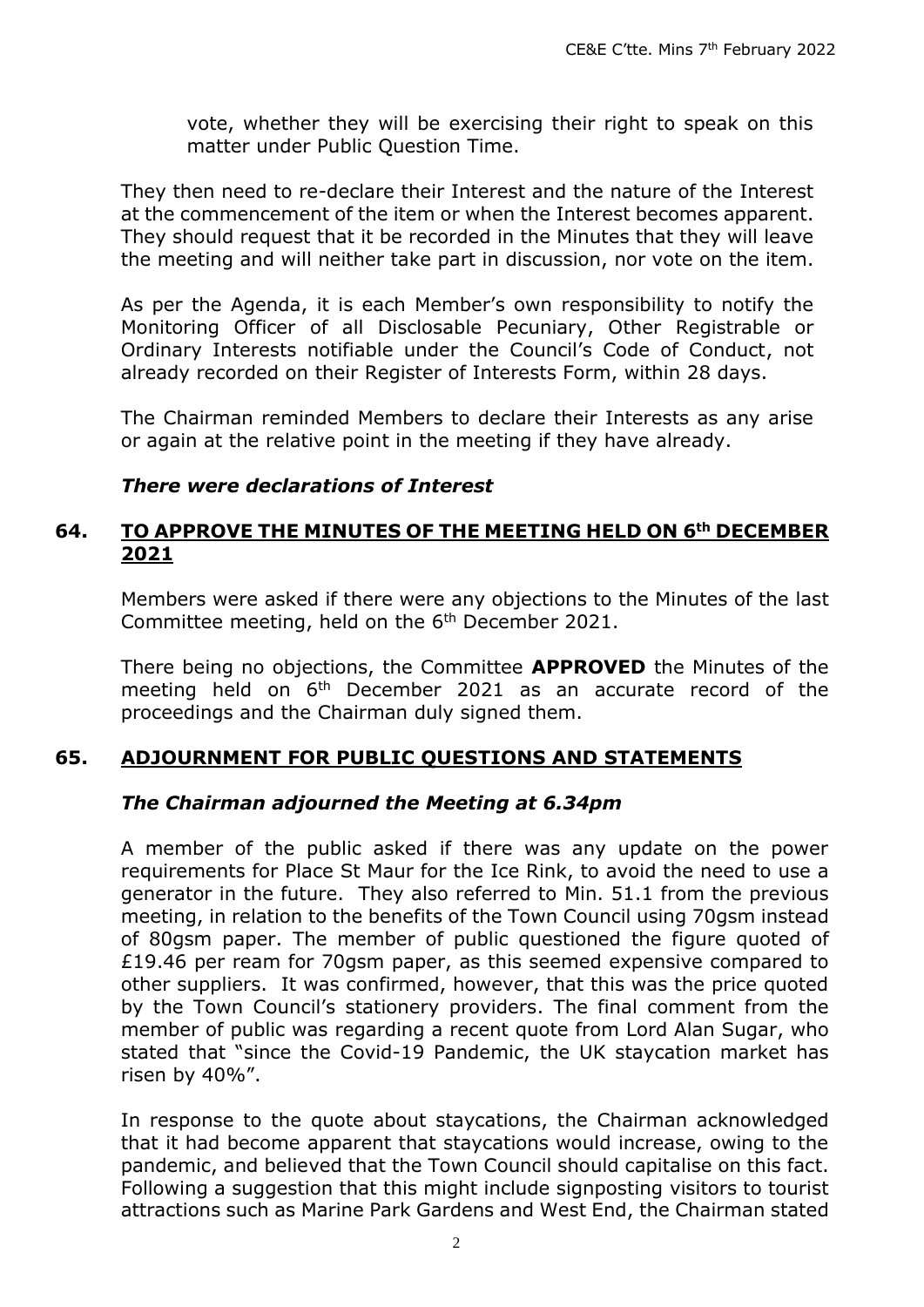that this would be a matter for discussion at a future Events, Promotion and Leisure Committee Meeting.

Cllr. Edwards, from Arun District Council (ADC), gave an update from the Environment Committee Meeting, held on 17<sup>th</sup> November 2021, at which it had been agreed that two places on ADC's Bognor Regis Beach Access Working Party would be offered to members of the Town Council's Beach & Sea Access Topic Team. Whilst there had been the suggestion that one of those places be allocated to Cllr. Goodheart, Cllr. Edwards, who is Chair of the Environment Committee, stated that the decision as to who those two places should be allocated was entirely up to the Town Council, and nothing to do with ADC. He was unable to give a precise date for the first meeting of the Working Party, but it was hoped that this would take place in the Spring. Cllr. Edwards gave profuse apologies that no official invitation had yet been extended to the Town Council, for the two places, but confirmed that a letter was on the way.

Referring to the comment from the member of the public in relation to any future power supply for Place St Maur, Cllr. Edwards stated that he was 99% certain that this had been taken into account but advised that he would follow up on this. Cllr. Mrs. Warr added that she had spoken with Joe Russell-Wells from ADC who had given his assurances that the power had been accounted for.

The Chairman read the following questions and statement, from a member of the public, that had been submitted in advance of the meeting: -

*1. Westloats Lane Youth and Community Centre. My concern is that it appears the trustees of the centre I've been having discussions with Grace Church about the letter taking over the building and registering it as a church. It is important that this community, with its disadvantage Issues good become a church and depart from its charitable purpose. I gather the current trustees wish to stand down. I have told chairman of trustees that there are at least 5 people who wish to take this on but I'm afraid he does not seem to be listening. I have spoken with Philippa dart at Arun about a land swap Wychwood see a new Centre built on the recreation ground freeing up that land for affordable housing as the council who is planning to build such Dwellings on the adjacent plot. I do not think that a church use is compatible with the charitable objectives in any case and having served the community of that area for 14 years as a Councillor and through more years than that with the Fun Bus, I am crystal clear that it needs an opento-all centre. I asked, for example, what if a gay group wished to hire if run by the church, also e.g., another faith group wanted to hire Islam, Catholic etc. There are 5 people who are willing to take over as trustees (I am not one and the 5 are well-known in the community and indeed the Council. I am willing to help e.g., with raising money.*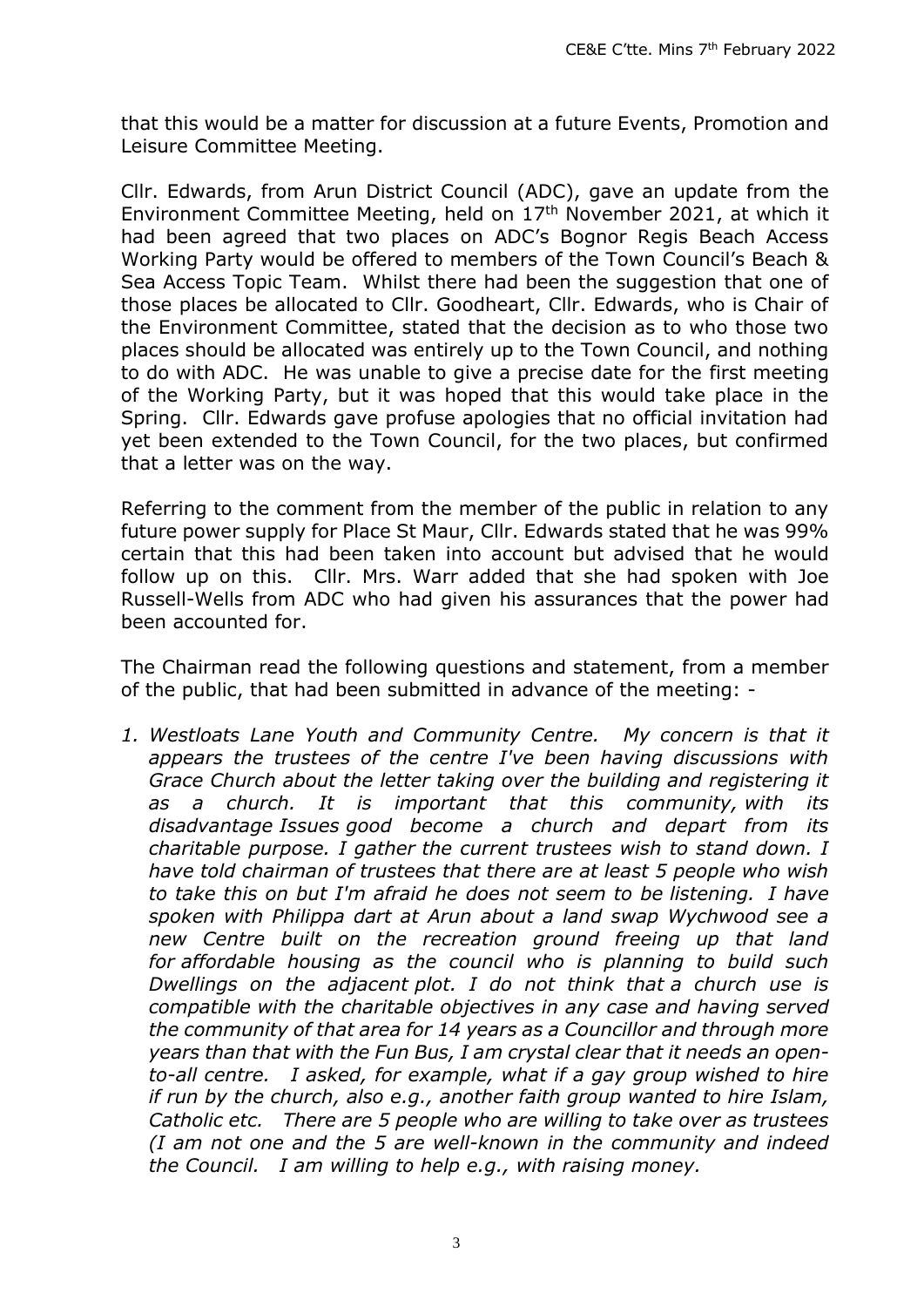- *2. Youth activities - you will be aware of the Phoenix and 39 being offered for Community Asset Transfer, you also are aware of Sussex Youth Clubs interest, and the Council has been supporting work at both, now ceased. Whatever the outcome, it's vital for a whole raft of reasons, not least mental health per the pandemic, that a youth facility/provision remains, and that it's open access. I believe the Scouts are interested in 39 but my view is that its uniform requirements would create a barrier to that, not least re cost for families, and re Phoenix it was BUILT for youth provision, has not fired on all cylinders to say the least in that regard. Also, though technically not on the school campus, maybe for many kids both from there and from other schools, that proximity might pose barriers. So, one option might be for a new Westloats to regain its youth function. I do not think we should miss opportunities were working together might provide new solutions. One of the exciting ideas for Phoenix is a Weekend Arts College for young people, I know of the original project in Camden as I worked there.*
- *3. The issue really ignored is children's play, I am very clear from my long experience that this cannot remain under-provided. Westloats has such a need as do other areas in the Town e.g., parts of Orchard. I can offer to come and speak on this issue at a future meeting, but this matter also relates to Phoenix, 39 and Westloats, and I am looking at a new mobile play project.*
- *4. Please discuss making this part of the meeting more accessible by adopting a hybrid real-virtual approach. As it's not part of the Agenda, I see no legal impediment to this being trailed at least.*

### *The Chairman reconvened the Meeting at 6.51pm*

### **66. CLERK'S REPORT**

**66.1 6th December 2021 - Min. 51.2 refers - Update on Poppy Wreaths**

It was previously reported that a total of 14 wreaths were sold last year with £125.00 raised for the Royal British Legion. Members were advised that Sarah Boote-Cook had confirmed that she was happy to repeat the project again if Members would like her to do so and this would be referred to a future meeting for Member's consideration. This will, therefore, be an agenda item at the next meeting.

#### **66.2 6th December 2021 - Min. 53 refers - Youth Provision Update on proposal from Sussex Clubs for Young People**

At the Community Engagement and Environment Committee Meeting held on the 6th of December 2021 Chris Cook, Chief Executive of Sussex Clubs for Young People, was invited to give a presentation and Members were asked to consider the proposal to support the development of youth provision for Bognor Regis. As a follow up to the meeting the Town Clerk and the Projects Officer invited Chris Cook for an informal discussion to seek an update on the current position.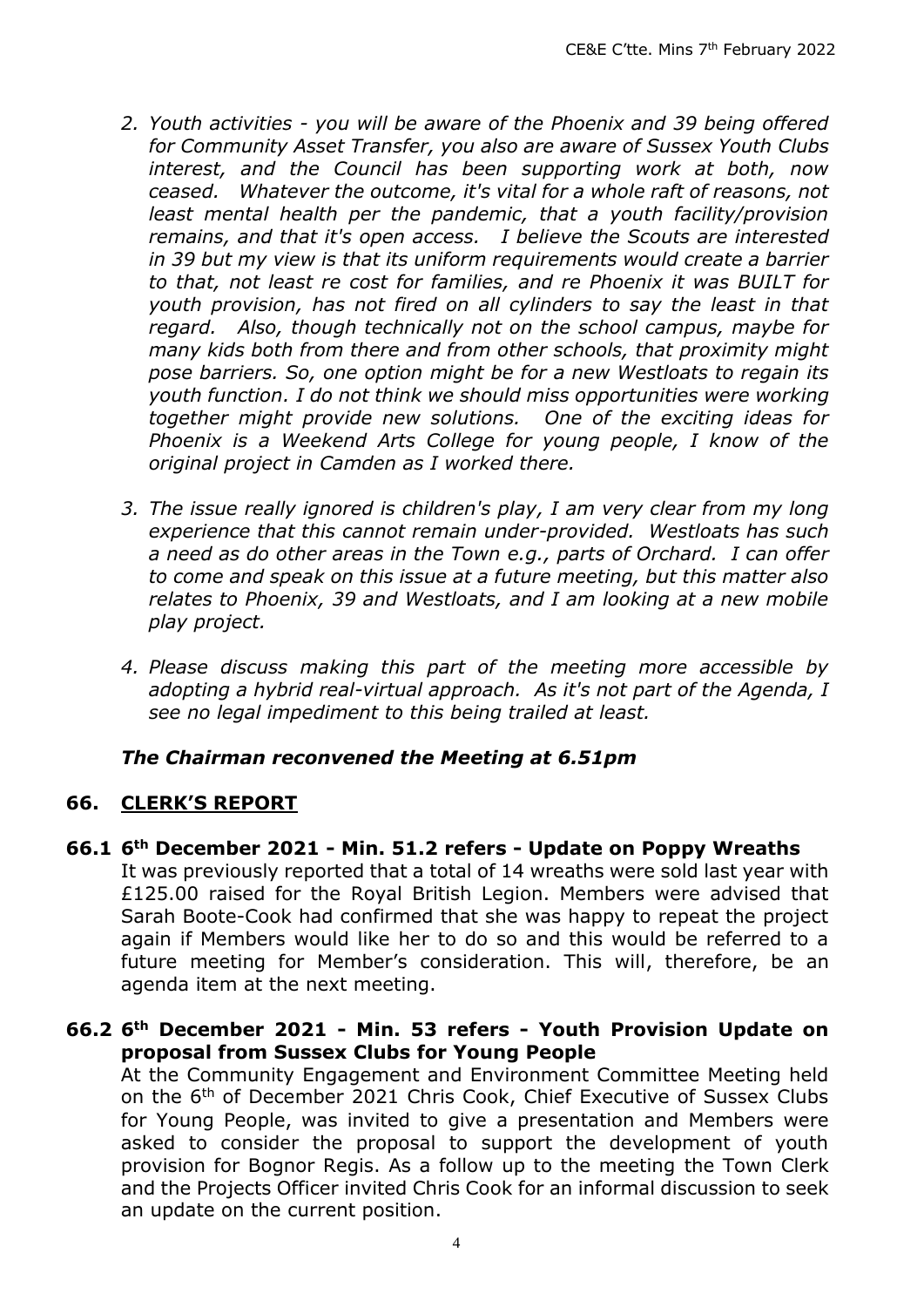Chris was pleased to inform the Town Council that there had been over 200 public responses online in support of a proposal to take over the Phoenix Centre and Findit Out Centre, which far exceeds the requirement of having 50 supporters as set out by the Expression of Wish Stage set in place by West Sussex County Council which closes on the 8<sup>th</sup> of February 2022. If successful, the Business Case stage will start on 21<sup>st</sup> February. The decision for whether they have secured any of the buildings is expected to be announced at the end of March. The Community Asset Transfer process will start shortly after this but there would need to be a Building Conditions survey carried out of the locations, which would need funding.

Chris also gave a sound update on the synergies between the two locations of the Phoenix Centre and the FindItOut Centre (formerly known as the 39 Youth Club) and, for example ROX's food distribution ties that could be used to enable development of a café providing skills training to young people within one of the centres.

#### **66.3 6th December 2021 - Min. 56 refers - Beach Access**

Members were advised at that meeting that official notification from ADC of their decision for an invitation to be extended to Bognor Regis Town Council Access Group for two representatives to join the Working Party (without voting rights) was awaited. Once received, a meeting of the Beach and Sea Access Topic Team would be arranged in the New Year to consider this further. The Projects Officer and Chairman of BASATT are currently liaising regarding dates for a meeting and ADC has been approached for an update on their position so that this may move forward.

#### **A Statement has been received from Jan Malpas, Chairman of the Beach and Sea Access Topic Team as follows: -**

*"On behalf of Beach and Sea Access Topic Team, we would like to thank you for the support that you have given us which has resulted in Arun District Council Environment and Neighbourhood Services Committee on 17th November 2021 approving 2 representatives from Beach and Sea Access Topic Team to be part of the Arun District Council Working Party for Beach and Sea Access to the Foreshore at Bognor Regis.*

*We shall be holding a Beach and Sea Access Topic Team meeting shortly to nominate these representatives and will advise the Community Engagement and Environment Committee who they are.* 

*We are motivated and eager to start working with the 6 nominated Arun District Councillors on the Arun District Council working party towards achieving our goal of Beach and Sea Access to the Foreshore at Bognor Regis.*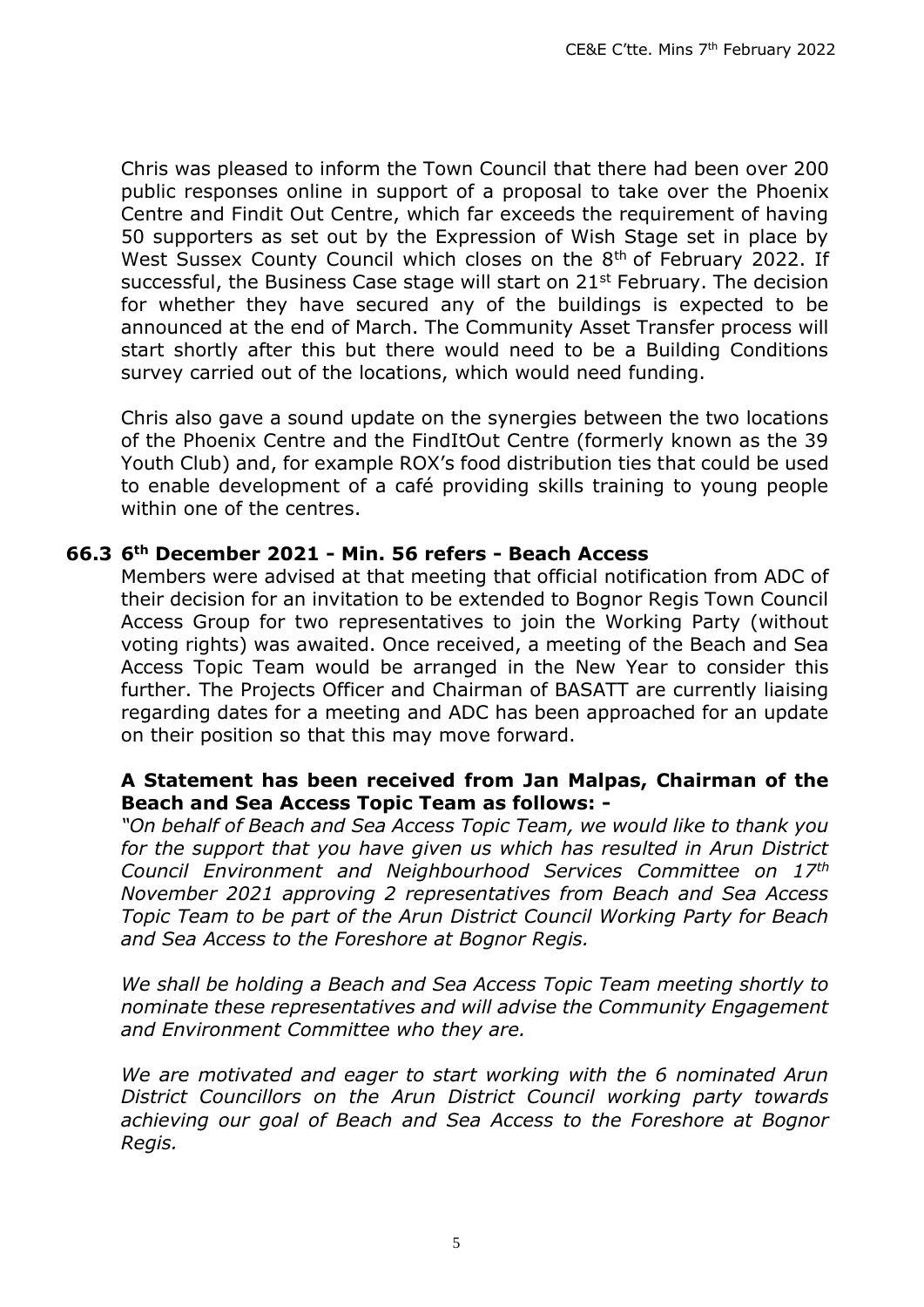*I understand that the Bognor Regis Project Officer is still awaiting a date from Arun District Council for the first meeting of the Working Party due in Spring 2022.*

*Please be assured that Beach and Sea Access Topic Team will do everything possible to make the outcome of this working party successful for Bognor Regis."*

#### **66.4 4th October 2021 - Min. 45 refers - Update on the 'Seaside Gardens'**

This item was discussed at the meeting held on 4th October 2021, when a Member spoke of his disappointment that ADC were not inclined to support a more formal bedding display in the Steyne Gardens along with the comments that in the past formal bedding has never worked well. The Member advised he could provide photos over many years that show a very pretty display of bedding plants. However, he felt that it would be prudent to press on and seek advice from the ADC Parks and Greenspace Manager on what sort of bedding would work.

Following discussion, it was **AGREED** to defer the item to allow Members to make further enquiries and bring it back to a future agenda. It was also suggested that Members talk to community gardeners, residents and the Town Council's Town Force team to see what has worked well in the past. Members are therefore reminded that this item is still outstanding and further information is awaited from them to enable further consideration to be given to how this might be progressed.

**66.5 4th October 2021 - Min. 37.3 refers - Climate Emergency Focus Group** The Projects Officer is aware that prior to the previous post holder leaving the Town Council, arrangements were being made to arrange a date for the next meeting during October. This will therefore be progressed as soon as it is possible to schedule a date in the diary.

#### **67. WARD ALLOCATION ENVIRONMENTAL PROJECTS BUDGET RATIFICATION OF ANY SPEND AND THE UTILISATION OF ANY REMAINING FUNDS INCLUDING: TO RATIFY THE DECISION TO DONATE £424.00 FROM HOTHAM WARD ALLOCATION TO THE GLENWOOD COMMUNITY AND COFFEE CLUB FOR A COMMUNITY NOTICE BOARD**

The Assistant Clerk's report, including the related appendix, was **NOTED**.

Members unanimously **AGREED** to **RATIFY** that the amount of £424.00 from Hotham Ward Allocation be donated to the Glenwood Community and Coffee Club for a community notice board.

#### **68. FLEXIBLE COMMUNITY FUND INCLUDING: TO NOTE AND DETERMINE ANY APPLICATIONS**

The Assistant Clerk's report, including the related appendix, was **NOTED**.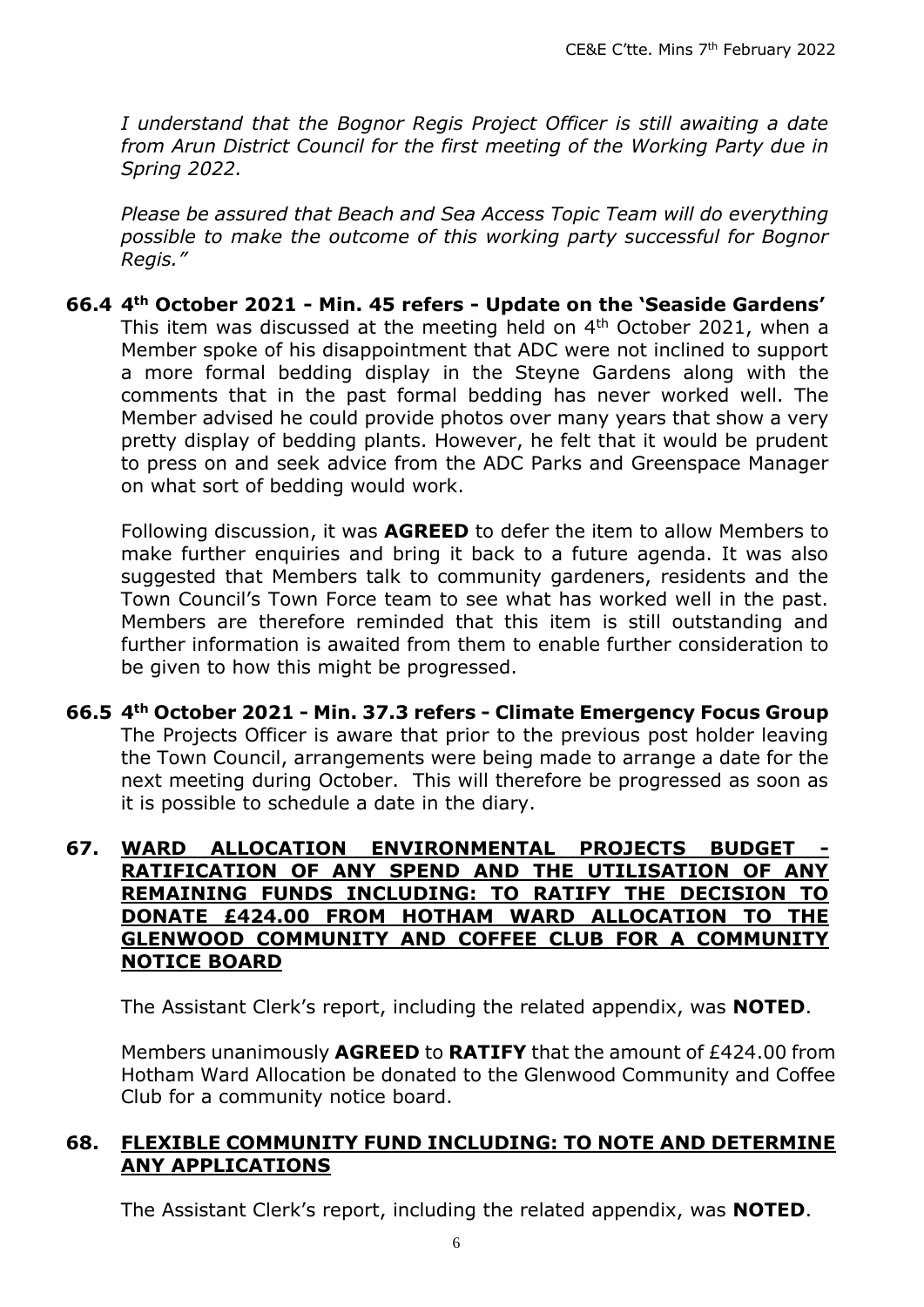Members further **NOTED** that there were no new applications to be considered at this time.

#### **69. TO CONSIDER NOMINATIONS FOR THE MAYOR'S GOOD CITIZEN AWARD**

The Projects Officer's report was **NOTED**.

Members unanimously **RESOLVED** to **AGREE** the nomination for the Mayor's Good Citizen Award.

#### **70. TO CONSIDER NOMINATIONS FOR THE MAYOR'S CITIZEN AWARD FOR YOUNG PEOPLE**

The Projects Officer's report was **NOTED**.

Members unanimously **RESOLVED** to **AGREE** the nomination for the Mayor's Citizen Award for Young People.

#### **71. TO CONSIDER AND AGREE HOSTING AN ONLINE COMMUNITY OPEN FORUM MEETING, TO BEGIN AT 6PM, ON EITHER MONDAY 21st OR MONDAY 28th FEBRUARY 2022 - AS AGREED AT THE PREVIOUS MEETING - MIN. 38 REFERS**

The Projects Officer's report was **NOTED**.

Members unanimously **AGREED** to host an Online Community Open Forum Meeting on Monday 21<sup>st</sup> February 2022 at 6pm.

#### **72. BOGNOR REGIS IN BLOOM WORKING GROUP - CONSIDERATION OF THE RESOLUTIONS, RECOMMENDATIONS AND REPORTS IN THE NOTES OF THE NON-QUORATE MEETING HELD ON THE 11th JANUARY 2022**

The Projects Officer's report, including the notes of the non-quorate Meeting of the Bognor Regis in Bloom Working Group held on  $11<sup>th</sup>$  January 2022, was **NOTED**.

- **72.1** Members unanimously **AGREED** to **RATIFY** to earmark £100 from the 2021/22 Environmental Projects budget for purchasing plants to be planted at Victoria Road South car park, if the project is not completed by the end of March 2022.
- **72.2** Members unanimously **AGREED** to **RATIFY** to earmark £305.48 from the Environmental Projects budget to be set-aside for replacement or vandalism of any plants through the year.
- **72.3** Members unanimously **AGREED** to **RATIFY** expenditure of £26.26 from the Competition Expenses budget for the Bognor Regis in Bloom Awards Evening.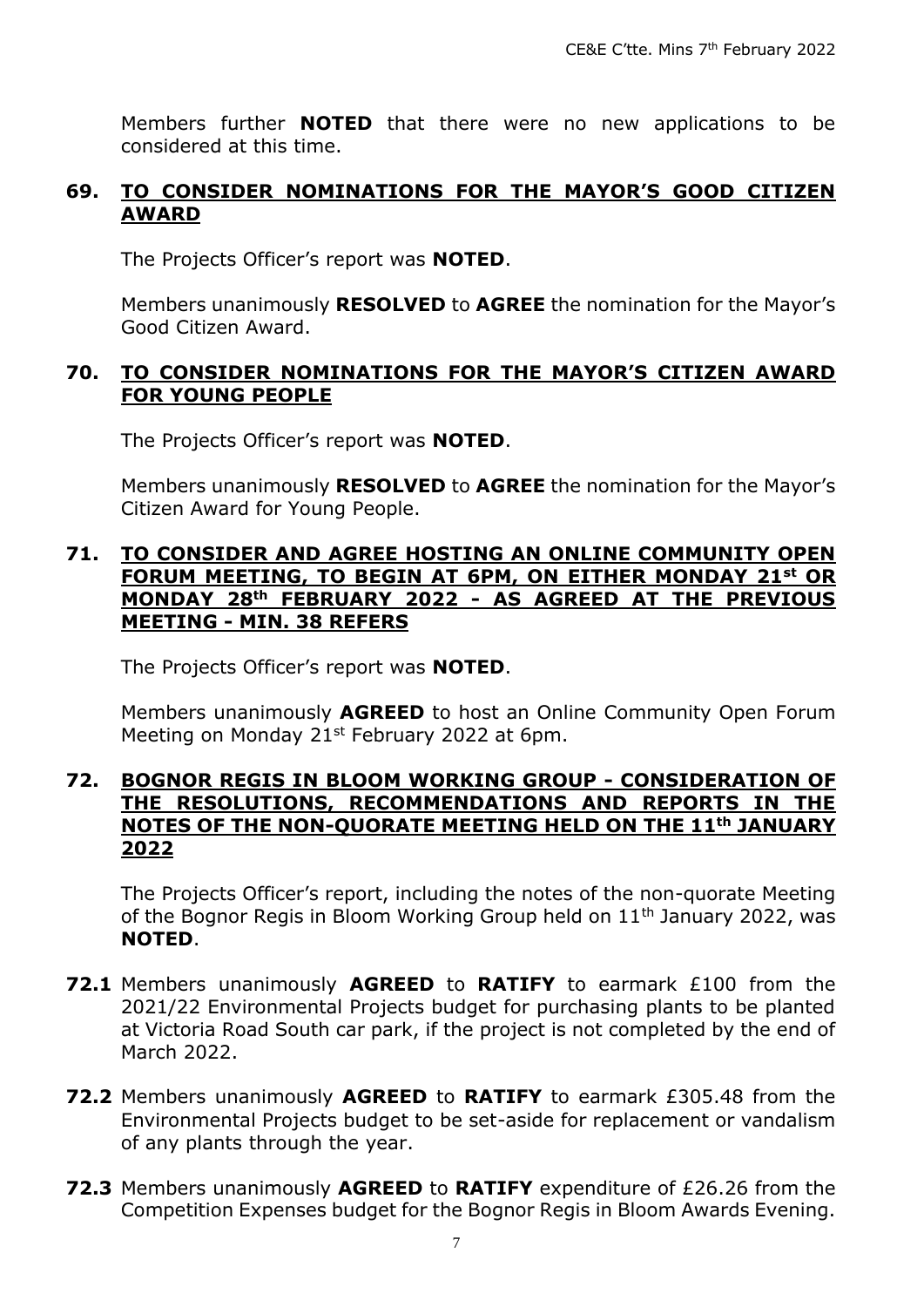**72.4** Members unanimously **AGREED** to **RATIFY** expenditure totalling £339.69 from the Environmental Projects budget for the Railway Station Christmas Tree.

#### **73. TO CONSIDER AND AGREE ANY COMMENTS TO BE SUBMITTED IN RESPONSE TO THE EDWARD BRYANT SCHOOL, BOGNOR REGIS, CONSULTATION IN RELATION TO THE ESTABLISHMENT OF A SPECIAL SUPPORT CENTRE**

The Projects Officer's report was **NOTED**.

Members unanimously **AGREED** to respond individually, rather than as a corporate entity, using the online form included in the Projects Officer's report.

#### **74. TO AGREE WHETHER ANY OF THE OUTSTANDING AGENDA ITEMS, AS REPORTED AT THE COMMUNITY ENGAGEMENT AND ENVIRONMENT COMMITTEE MEETING HELD ON 6th DECEMBER 2021, SHOULD BE WITHDRAWN FROM THE LIST AND WHICH ITEMS SHOULD CONTINUE TO BE PROGRESSED - MIN. 51.6 REFERS**

The Projects Officer's report was **NOTED**.

The following is a list of items that were brought to Members attention at the meeting held on  $6<sup>th</sup>$  December, under Minute 51.6, and it was agreed that these would be brought to this meeting for further consideration:-

#### **74.1 Update on Councillor Training for the use of Defibrillators - 22nd June 2020 - Min. 94.3 refers**

Members unanimously **AGREED** to progress with this item.

**74.2 Update on consideration to erect notices discouraging the feeding of birds on the Promenade - 22nd June 2020 - Min. 94.4 refers** Members unanimously **DISAGREED** to progress with this item.

#### **74.3 Update on consideration of receiving a presentation from AccessAble - 22nd June 2020 - Min. 94.5 refers**

Members unanimously **AGREED** to progress with this item and for it to be included on the next Agenda.

**74.4 To consider setting up an Award for Businesses who can demonstrate good practice with regard to recycling and green issues: - 22nd June 2020 - Min. 97.2.3 refers**

Members unanimously **AGREED** to progress with this item and for it to be included on the next Agenda.